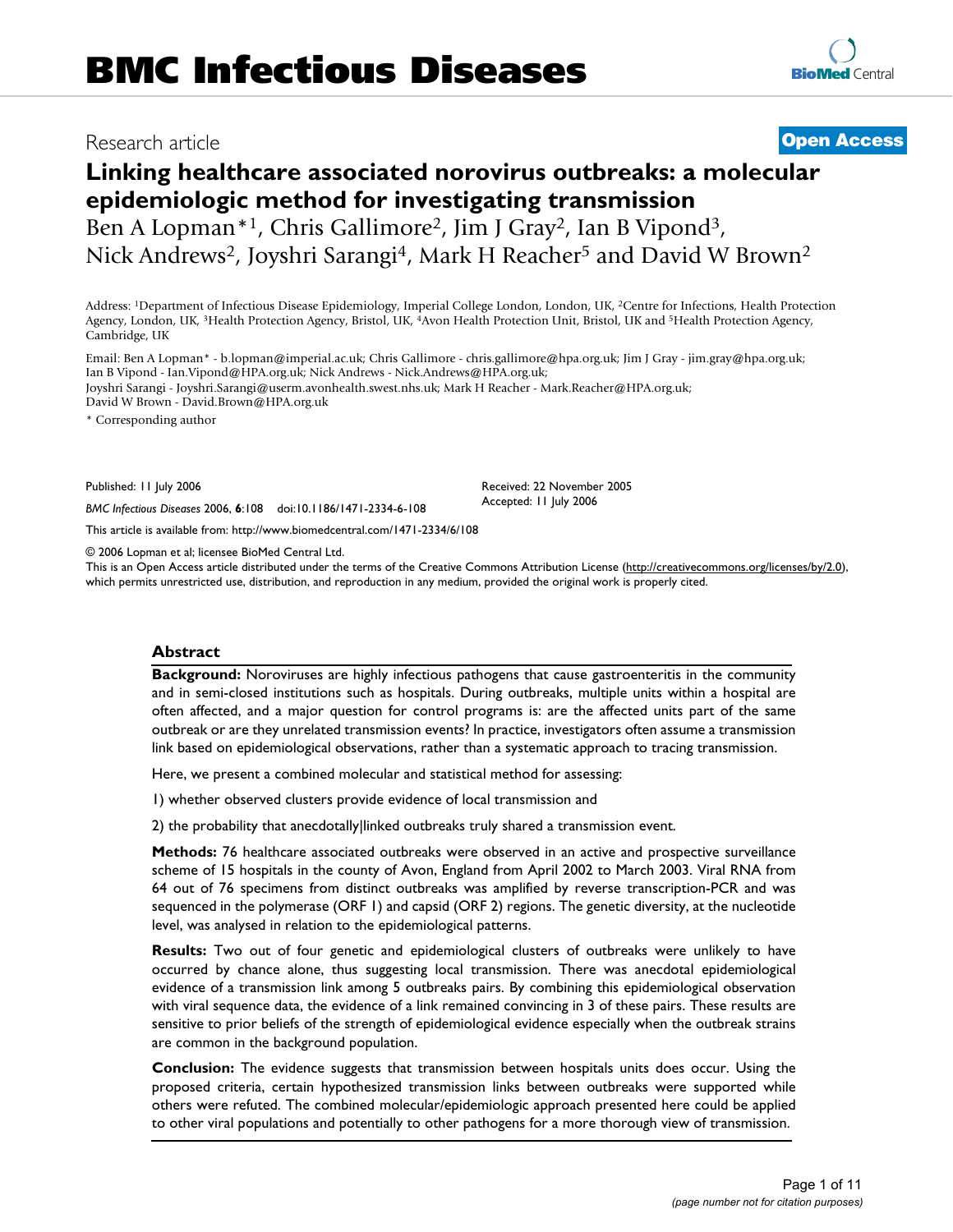### **Background**

Noroviruses are highly infectious organisms that cause an acute and short-lived gastroenteritis [1]. They are the most common etiologic agent associated with infectious intestinal disease [2,3]. Akin to many other gastroenteric pathogens, they are transmitted by the faecal-oral route. But, the virus also causes a high frequency of vomiting. During such an episode, virus is aerosolised. It can then be transmitted directly through the air or can settle and contaminate the surrounding environment or foodstuffs, later to be inadvertently swallowed [4]. Thus the transmission pathways of norovirus are complex and the application of molecular typing of the virus holds promise in furthering understanding of transmission [5]/

Molecular data have been used to describe the genetic diversity of norovirus in various national and regional populations [6-14]. These studies have collectively demonstrated these viruses are genetically diverse and dynamic, with new variants regularly replacing predominant strains. Moreover, molecular techniques are increasingly applied to assess suspected transmission links between outbreaks [5] A number of investigations illustrate this. Identical virus has been detected in patients as well as on an implicated food from a delicatessen meal [15]. A multi-state outbreak has been linked to a common source through tracing of common sequences in patients and a widely distributed oyster product [16]. Internationally-distributed raspberries have been linked through identical sequences following the distribution of a frozen fruit product throughout Europe and Canada [17]. These are only a few of the increasing number of reports which demonstrate the value of molecular genotyping. However, this approach has exclusively been used in the investigation of food and waterborne incidents which are a minority of norovirus outbreaks, at least in European countries [18].

Although these potentially linked outbreaks provide interesting anecdotes, from a statistical/sampling sense they may be dubious. The statistical question – what are the chances of detecting two outbreaks of the same genotype? – is purely data-driven, rather than hypothesisdriven.

Another problem with this approach, which is a general phenomenon in tracking pathogens, is that links will more often be hypothesised amongst rare types than common ones. The example of *Salmonella* highlights this. International outbreaks of Salmonella serotypes including Newport, [19] Anatum, [20] Saphra, [21] Bovismorbificans [22] and Agona [23], which represent relatively rare types, have been reported. In contrast, the linking of outbreaks caused by the major epidemic type, Salmonella enteritidis phage type 4, has proven extremely difficult [24].

In this paper, we will consider the question of using molecular data to assess norovirus transmission events in healthcare settings. The aim is to develop and test a system that is meaningful at the virus population-level, rather than to highlight rare events. The statistical methods that are applied here attempt to assess the significance of the molecular patterns in light of various epidemiological factors. Sound probabilistic criteria for linking of outbreaks and for assessing differences in molecular epidemiologic patterns with reference to place and time are presented.

Ethical approval for this study was obtained from the South West Multi-centre Research Ethics Committee. In nursing homes, executives provided written consent for the study to take place in their institutions; senior infection control nurses as well as microbiologists provided written consent for their hospital's participation.

#### **Methods**

#### *The surveillance scheme and selection of strains for characterisation*

Starting in April 2002, we conducted an active and systematic prospective study of gastroenteritis outbreaks in 171 inpatient units in 15 hospitals in the county of Avon, England [25]. Standard clinical definitions (of a case and a series of cases comprising an outbreak of gastroenteritis), uniform outbreak investigation, state-of-the-art diagnostics and null reporting ensured complete ascertainment of high quality epidemiological data. One or more faecal specimens were taken from affected persons in 122 of the 227 (53%) outbreaks. Of these, one or more specimen was positive for norovirus by RT-PCR [26] and/or ELISA [27] in 76 (63%) outbreaks. A single specimen from each norovirus-positive outbreak was selected for characterisation (except for the similarity criteria experiments described below).

#### *Typing scheme*

Two regions of the norovirus genome were amplified and sequenced for each specimen. These regions were segments of the polymerase gene (open reading frame (ORF) 1) and the capsid gene (ORF 2). Ni/E3 primers were initially used to amplify the polymerase gene [26] and Mon 381/383 primers were used to amplify the capsid gene [28]. PCR products of Mon 381/383, at approximately 280 bases, were directly sequenced. Ni/E3 products are shorter at approximately 80 bases, and therefore required cloning and screening prior to sequencing. Initially, a third region (the inter-ORF1/ORF2 region) was also amplified and sequenced. However, initial studies demonstrated that the information added from sequencing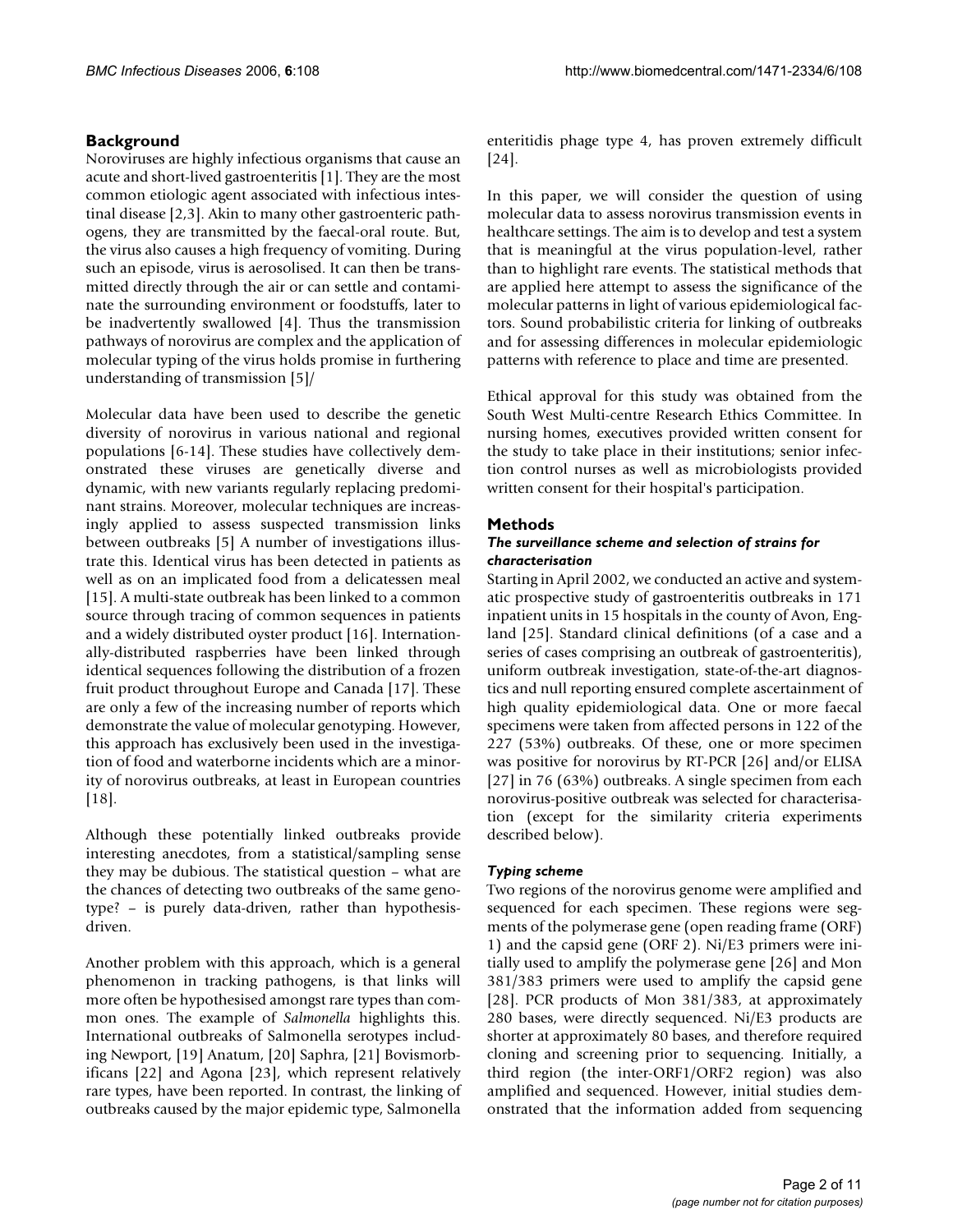this region did not affect conclusions and was therefore discontinued.

Genogroup II4 viruses were assigned a number-letter code based on their polymerase sequence and capsid sequence, respectively.

#### *Statistical testing*

*What is the probability that the observed patterns could be observed by chance alone?*

The pathway of introduction of virus onto a unit can be broadly grouped into two categories: external (via introduction from the community by staff, patient, visitor or food) or internal (via transmission from another affected unit in the hospital). One method of testing the importance of internal transmission is to compare the viruses associated with an apparent cluster of outbreaks in a hospital to the whole population of viruses circulating in a reference population. It was hypothesised that if interhospital transmission played a significant role, the viral sequences from within a cluster of outbreaks would be more similar to each other than the viruses in reference population. Statistical testing was performed when spacetime clusters of outbreaks met two criteria:

A. A cluster of outbreaks was defined as two or more unit outbreaks, occurring in the same hospital. Outbreaks were considered to be of the same cluster if the first date of onset in outbreak<sub>n+1</sub> was before the last date of onset in outbreak<sub>n</sub>. Thus, a chain of outbreaks were considered to be part of the same cluster.

B. Within the cluster of outbreaks, there were two or more identical sequences from different outbreaks.

If the conditions in A and B were met, the probability that the sequences in the cluster could be randomly drawn from all virus sequences from the study population was tested. Viruses were grouped as belonging to the common sequence or other non-identical sequences. Fisher's exact test was used to compare the virus in the cluster to all variants identified in the study. If the test was significant ( $p <$ 0.05), it was concluded that there was evidence that viruses were being transmitted within the hospital.

*What is the probability that outbreaks with anecdotal links had a transmission link based on viral sequence data?*

In the present study, there were a 5 pairs of outbreaks with a known epidemiological link to another outbreak. For these linked outbreaks, the probability that the pair of viruses were truly linked was estimated, taking into consideration the background virus population. This probability was estimated using the following formula, the work-up of this formula is shown in Additional File #1.

$$
P(x|Type = M) = ca_n/(ca_n+(1-c)b)
$$

Where  $P(x|Type = M)$  is the probability that the second outbreak (of virus type 'M') came from the first outbreak.*b* is the proportion of viruses of type 'M' in the whole population.*a* is the probability that two viruses will differ by *n* or more nucleotides given that they are from the same outbreak. (The calculation of the similarity criteria (a) is described in the next section.) And *c* is prior estimate of the probability that the second outbreak has a transmission link to the first. The sensitivity of the probability estimates to the selection of the prior *c* will be presented. In the reported estimates, we assumed that  $c = 0.5$ , implying that it is equally likely that 1) the second outbreak came from the population and 2) the second outbreak came from the first case. When  $c = 0.5$ , the probability that outbreaks are linked simplifies to:

 $P(x|Type = M) = a_n/(a_n+b)$ 

#### *Development of similarity criteria (a)*

Data from the present study were combined with previous unpublished work performed by the Enteric Virus Unit to develop similarity criteria. Data were available from thirty-three other outbreak studies where multiple specimens were sequenced. Multiple viruses were sequenced from three outbreaks from the present study. These data were used to estimate the number of point mutations that would be expected from virus from the same outbreak. In the molecular analysis from the present study, 357 bases were sequenced. Therefore, the expected number of point mutations per 357 bases between two viruses that truly had a transmission link was calculated as follows:

$$
a = 357 \, \left( \frac{\text{M}}{\Sigma \, \text{L} \, \text{(s)}} \right)
$$

where  $M =$  number of point mutations,  $L =$  sequence length (bases) and s = number of specimens sequenced.

#### **Results**

#### *Virus population*

Seventy-six outbreaks were selected for sequencing based on positive diagnostic results. RT-PCR amplification failed on 12 of these. Thus, virus from 64 separate outbreaks was characterised by genetic sequencing. Based on sequence from the polymerase and capsid, 61 of these viruses (95%) closely clustered with genogroup II4 (≥90% similarity with prototype Lorsdale strain). There were single detections of a genogroup I2, II3 II6. Fifty-eight of the 61 genogroup II4 viruses (95%) had the AATCTG motif that characterised the epidemic variant of 2002/03 [29]. Based on the polymerase region, there were 12 unique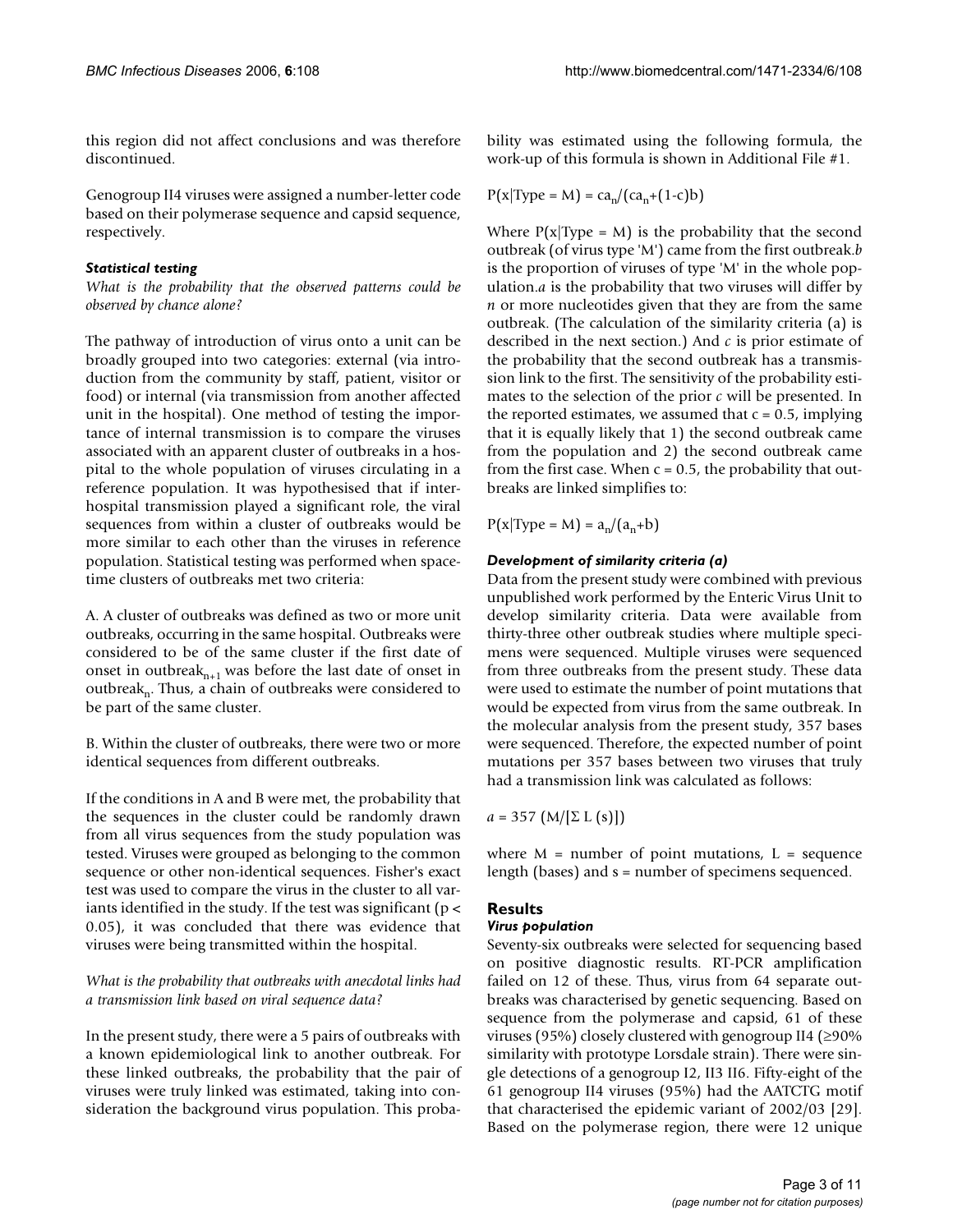|                    |                 | Capsid variant* |   |              |  |           |  |  |  |               |   |       |
|--------------------|-----------------|-----------------|---|--------------|--|-----------|--|--|--|---------------|---|-------|
|                    |                 | A               | B | $\mathsf{C}$ |  | D E F G H |  |  |  | I J K L M N O | P | Total |
| Polymerase variant |                 | 23              |   |              |  |           |  |  |  |               |   | 30    |
|                    |                 | 13              |   |              |  |           |  |  |  |               |   | 14    |
|                    |                 |                 |   |              |  |           |  |  |  |               |   |       |
|                    |                 |                 |   |              |  |           |  |  |  |               |   |       |
|                    |                 |                 |   |              |  |           |  |  |  |               |   |       |
|                    |                 |                 |   |              |  |           |  |  |  |               |   |       |
|                    |                 |                 |   |              |  |           |  |  |  |               |   |       |
|                    |                 |                 |   |              |  |           |  |  |  |               |   |       |
|                    |                 |                 |   |              |  |           |  |  |  |               |   |       |
|                    | $\overline{10}$ |                 |   |              |  |           |  |  |  |               |   |       |
|                    | Н               |                 |   |              |  |           |  |  |  |               |   |       |
|                    | 12              |                 |   |              |  |           |  |  |  |               |   |       |
|                    | Total           | 45              |   |              |  |           |  |  |  |               |   | 60    |

**Table 1: Combined sequencing results of polymerase and capsid: genogroup II4 strains**

\*One virus was not typed in Region A, which was variant Q in Region C (not shown)

genogroup II4 sequences; based on the capsid region there were 16. In the polymerase, there were 2 predominant sequences associated with 30 outbreaks (sequence 1, 50% of total) and 14 (sequence 2, 23% of total) outbreaks. In the capsid, there were 45 identical sequences (sequence A, 74% of total); the rest of the Region C sequences were all unique  $(n = 16)$ .

When the two regions were analysed together, there were a total of 26 unique sequences (Table 1). Henceforth variants are referred to by a number arbitrarily assigned to each unique *pol* sequence and a letter arbitrarily assigned to each unique *cap* sequence. The two most common variants were 1A associated with 23 outbreaks and variant 2B associated with 13 outbreaks (39% and 21 % of genogroup II4 outbreaks, respectively).

Hospital outbreaks appeared to cluster temporally, as shown in the Gantt charts in Figure 1. This figure includes all gastroenteritis outbreaks – including those where no specimens were available or were negative for noroviruses. Outbreaks exhibited a wintertime seasonality and also had a summertime peak – rather then being evenly distributed throughout the year ( $p = 0.001$ , Fisher's exact test).

#### *Similarity criteria*

Combining data from the present study with previous work, sequences were available from multiple viruses from 36 outbreaks (Table 2). Amongst these, there were single nucleotide differences in a total of nine viruses relative to the consensus outbreak sequence. There were no outbreaks where sequences differed by more than one nucleotide.

These data were then used to set 'similarity criteria' (Table 3). Based on these data, if two viruses differed by a single nucleotide, there was a 17.2% chance they could be from the *same* outbreak. Reciprocally, there would be a 82.8% chance they were from *different* outbreaks. Summing the (diminishing) probability of 1, 2, 3, and 4 nucleotide changes ( $a + a^{2+} a^{3} + a^{4} ...$ ) suggests that if viruses differed by one or more nucleotides there was a >80% chance that they were truly from separate outbreaks.

#### *What is the probability that the observed molecular patterns could be observed by chance alone?*

A total of four clusters were detected that met the definition proposed above (Figure 2). The first was in Hospital B (July/Aug). The other three occurred in the Hospital A in September-October, November-January and March. Although clusters 1 and 2 had higher proportions of 1A than in the population, the differences did not reach the level of statistical significance (perhaps due to the small numbers in the clusters)(Table 4). Clusters 3 and 4, however, did have significantly higher proportions of 2A and 1A (respectively) than would be expected by chance (Table 4).

#### *What is the probability that outbreaks with anecdotal links have a common source?*

There were a total of five pairs of outbreaks with anecdotal evidence of a transmission link between the events. These outbreaks and the links between them are described in Table 5. In three out of five of these outbreak-pairs the sequences in both *pol* region as well as *cap* region were identical. All of these pairs were genogroup II4, variant 1A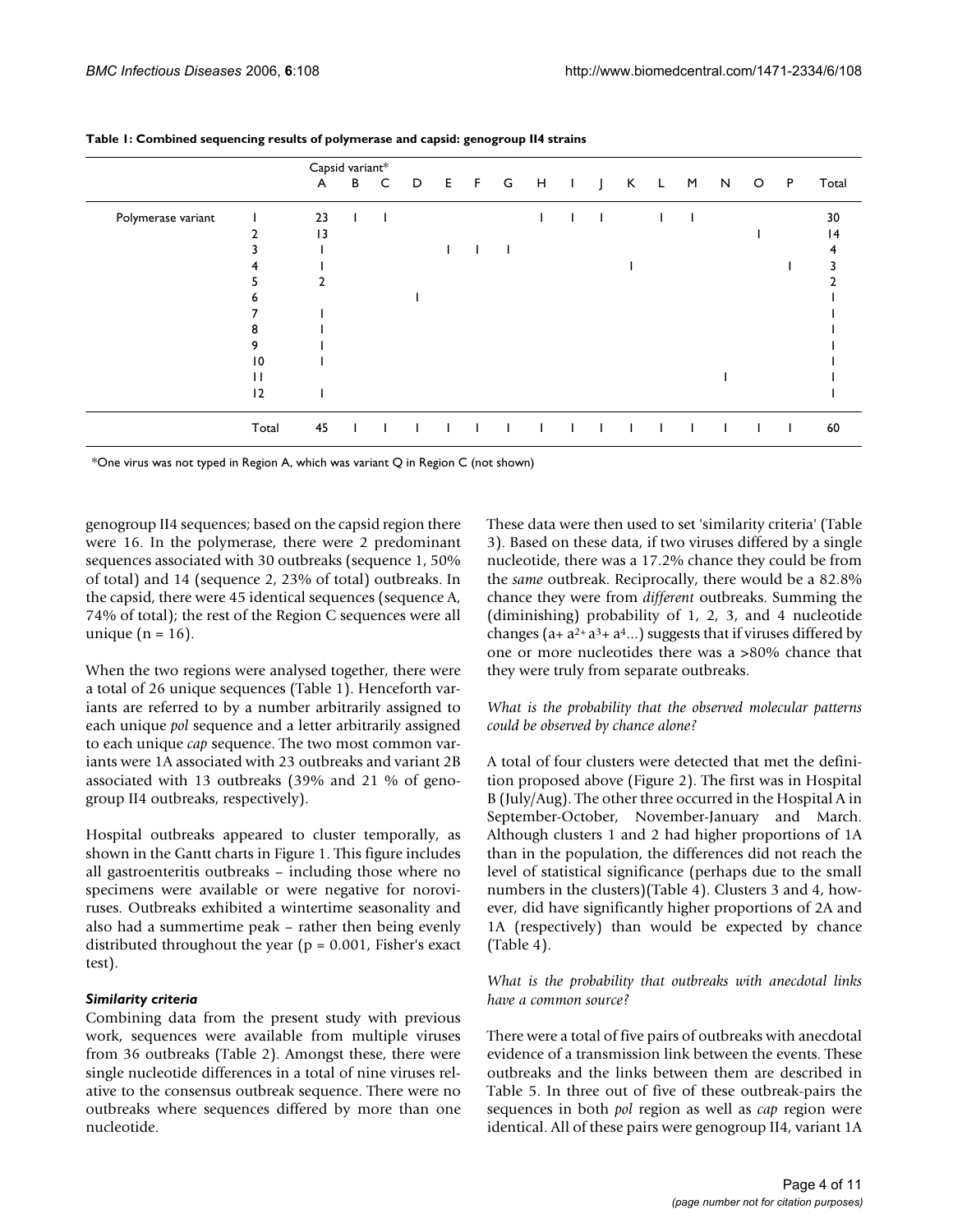| Point mutations<br>(n nucleotides) | Similarity probability<br>formula | The probability (expressed as a percent) that two<br>viruses will differ by n or more nucleotides given<br>that they are from the same outbreak. | Average number of viral sequences that would have<br>to be sequenced from the same outbreak to have I<br>sequence with n nucleotide changes $(1/(a)^n)$ |
|------------------------------------|-----------------------------------|--------------------------------------------------------------------------------------------------------------------------------------------------|---------------------------------------------------------------------------------------------------------------------------------------------------------|
| l nucleotide                       | $a^n = a^{\dagger}$               | 17.2%                                                                                                                                            | 6.2                                                                                                                                                     |
| 2 nucleotides                      | $a^n = a^2$                       | 2.96%                                                                                                                                            | 38.5                                                                                                                                                    |
| 3 nucleotides                      | $a^n = a^3$                       | 0.509%                                                                                                                                           | Approx. 250                                                                                                                                             |
| 4 nucleotides                      | $a^n = a^4$                       | 0.088%                                                                                                                                           | Approx. 1000                                                                                                                                            |
| Any changes                        |                                   | < 20%                                                                                                                                            | > 5                                                                                                                                                     |

#### **Table 3: Development of similarity criteria**

– the most common variant detected in the outbreaks. Based on the probability formula, it was estimated that there was a 72% chance that these viruses shared a transmission link.

Another link, which involved transfer of a symptomatic patient from nursing home into hospital, was identical in the *pol* region but 3 bases different in the *cap* region. Finally, two outbreaks linked by the transfer of a patient from hospital to nursing home were different by a single base in the *pol* region and 3 bases in the *cap* region. Based on 3 and 4 nucleotide differences between viruses in these outbreak pairs, it was estimated that there was a less than 20% chance that these outbreaks truly had a transmission link. All the above probabilities are based on a prior estimate (c) of 0.5 which assumes an equal likelihood that the second outbreak came from the first and from the background population. Figure 3 illustrates the sensitivity of these probability estimates given different prior assumptions about the strength of the epidemiological link. When the genetic data is strongly suggestive of a link (such as pairs 1, 4 and 5), the probability estimate is very sensitive to the prior. These findings match the intuitive expectation that if, *a priori*, we believe a transmission link is unlikely on epidemiological grounds, a similar viral sequence should not be convincing. Conversely, if genetic data suggests that a link is unlikely (such as pairs 2 and 3) we must have an extremely high prior (c) based on epidemiological data, in order to conclude that true transmission link was likely to have occurred. Another interpretation is that when a virus sequence strain is common (as in Type 1A in pairs 1/4/5) epidemiological data must be strong in order to conclude that a transmission link is likely.

#### **Discussion**

In this study, all the norovirus-associated outbreaks in a well-defined healthcare environment were sequenced. We have used this data to develop a system for assessing specific transmission links between outbreaks as well as the probability that the observed clusters were not due to chance.

95% of norovirus outbreaks were due to a single genogroup: II4 (phylogentically similar to what has been referred to by others as the Grimsby or Lordsdale clade). This is consistent with Gallimore et al's recognition that genogroup II4 variants are disproportionately associated with hospital outbreaks [30] and Koopmans' study that suggested that this same genotype is more frequently associated with outbreaks than sporadic community cases [13]. But a fundamental question remains unanswered: what are the unique biological characteristics of this genogroup that make it so predominant in healthcare settings?

It is clear, therefore, that the viruses causing these healthcare-associated outbreaks are not necessarily representative of all the circulating strains in the general community. However, we have no specific reason to believe that the strains that were amplified and sequenced were not representative of healthcare-associated norovirus outbreaks. Given the different genetic diversity in the community and healthcare facilities, we selected the healthcare-associated population of viruses as the reference for these analyses.

Historical data demonstrated that within an outbreak viruses were nearly identical; these data were then used to create similarity criteria. The subsequent analyses illustrate that combining virological and epidemiological evidence may give insight into transmission events. There was statistical evidence of greater similarity in clusters of outbreaks than would be expected from a random sample of the entire viral population. This suggests that transmission between hospital units is important.

A number of outbreak pairs that appeared to be linked based on anecdotal evidence proved to be caused by different viruses based on sequencing. Thus, *ad hoc* reports of links between outbreaks may not always be valid, especially when incidence is high. The opposite is also true: detection of identical viruses does not assure a direct link in transmission. Naturally, specific information on events can and will be taken into account. In this paper, we propose a method working towards systematising such infor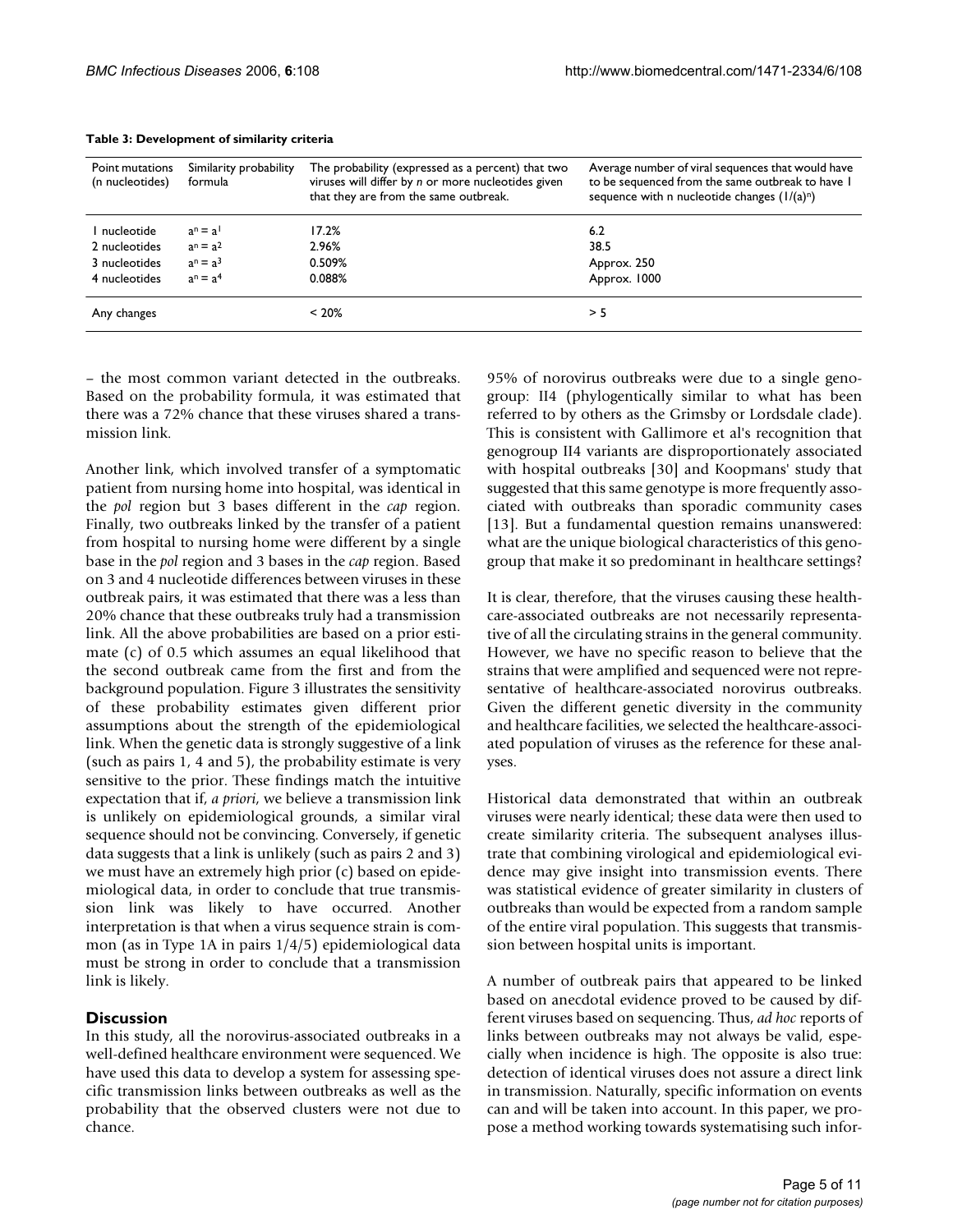A) Trust 1



#### Figure 1

Gantt display of temporal patterns of gastroenteritis outbreaks. The varying shades of blue background represent hospitals within each NHS trust and each horizontal line represents an inpatient unit. Blue sections are 'outbreak-free periods' and orange sections are 'outbreak periods' (from the 1st to the last date of onset). A high degree of temporal clustering can be observed in all Trusts. In other words, outbreaks do not often appear in isolation but rather many units are affected sequentially.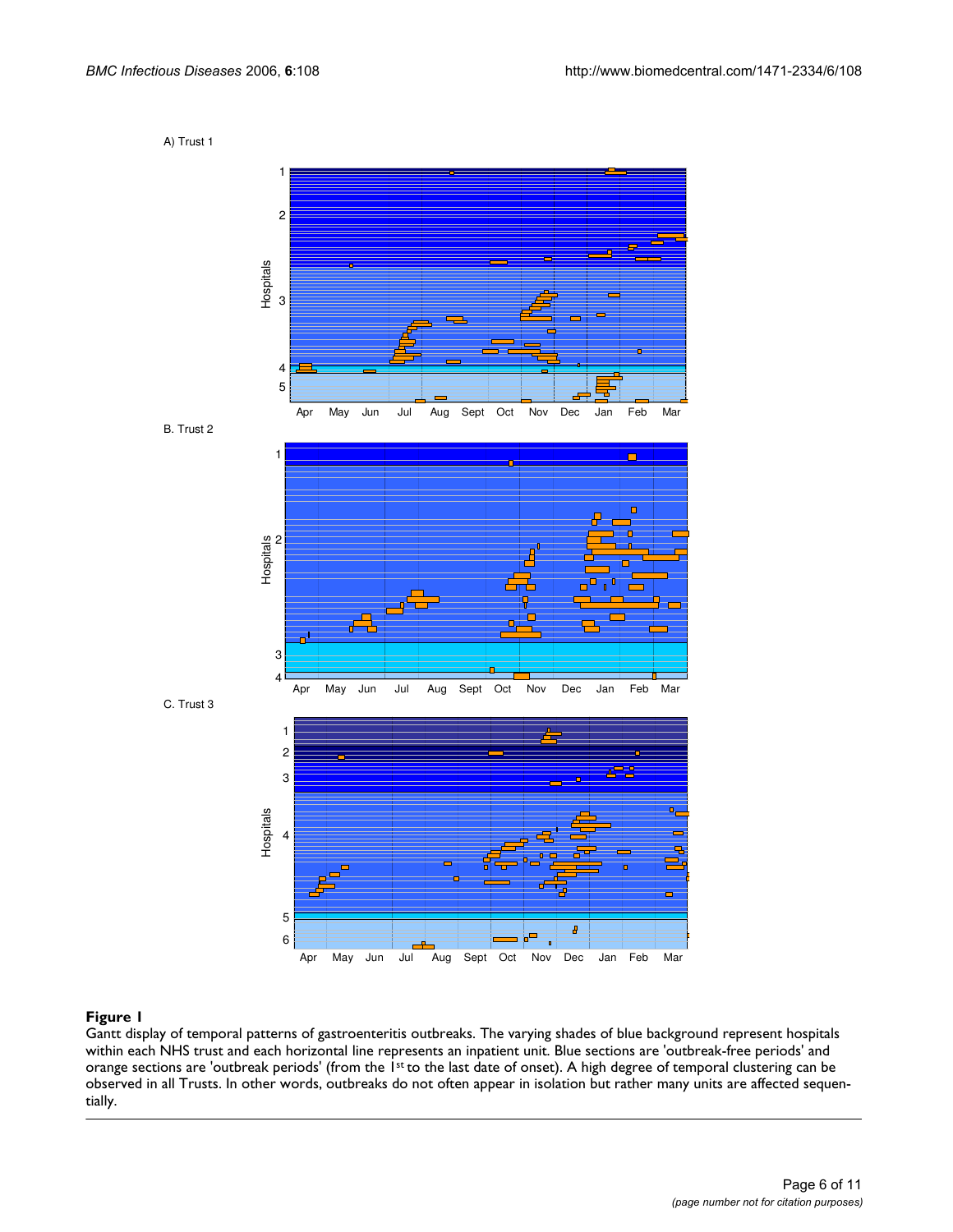| Outbreak         | Genotype        | Primers <sup>a</sup> | Fragment length (bases) | Identical/sequenced <sup>b</sup> |
|------------------|-----------------|----------------------|-------------------------|----------------------------------|
| $\mathbf{I}$     | GGII4           | Ni/E3, Mon 381/383   | 357                     | 4/4                              |
| $\boldsymbol{2}$ | GGII4           | Ni/E3, Mon 381/383   | 357                     | 4/4                              |
| 3                | GGII4           | Ni/E3, Mon 381/383   | 357                     | 4/5                              |
| 4                | GGI             | SGI/DI               | 109                     | 57/60                            |
| 5                | GGIIr           | Ni/E3                | 76                      | 9/9                              |
| 6                | GGII4           | Ni/E3                | 76                      | 7/7                              |
| 7                | GGIII           | Ni/E3                | 76                      | 8/8                              |
| 8                | GGII4           | Ni/E3                | 76                      | 2/2                              |
| 9                | GGII4           | Ni/E3                | 76                      | $2/2$                            |
| $\overline{10}$  | GI <sub>2</sub> | SGI/DI               | 109                     | 2/2                              |
| $\mathbf{H}$     | GGII4           | Ni/E3                | 76                      | $2/2$                            |
| 12               | <b>GGIII</b>    | Ni/E3                | 76                      | 4/4                              |
| 13               | GGII3           | Ni/E3                | 76                      | 3/3                              |
| 4                | GGII            | SGI/DI               | 109                     | 2/3                              |
| 15               | <b>GGII1</b>    | Ni/E3                | 76                      | 4/4                              |
| 16               | GGII            | SGI/DI               | 109                     | 2/2                              |
| 17               | GGII4           | Ni/E3                | 76                      | $2/2$                            |
| 8                | GGII            | Ni/E3                | 76                      | 2/2                              |
| 9                | GGII4           | Ni/E3                | 76                      | $2/2$                            |
| 20               | GGII4           | Ni/E3                | 76                      | 3/3                              |
| 21               | GGII4           | Ni/E3                | 76                      | $2/2$                            |
| 22               | GGII4           | Ni/E3                | 76                      | 4/4                              |
| 23               | GGII4           | Ni/E3                | 76                      | 2/2                              |
| 24               | GGI3            | Ni/E3                | 76                      | 2/2                              |
| 25               | GGII4           | Ni/E3                | 76                      | $2/2$                            |
| 26               | GGII4           | Ni/E3                | 76                      | 2/2                              |
| 27               | GGII4           | Ni/E3                | 76                      | 1/2                              |
| 28               | GGII7           | SGI/DI               | 109                     | 1/2                              |
| 29               | GGI6            | Ni/E3                | 76                      | $2/2$                            |
| 30               | GGII4           | Ni/E3                | 76                      | 2/2                              |
| 31               | GGI3            | SGI/DI               | 109                     | $2/2$                            |
| 32               | GGII8           | Ni/E3                | 76                      | 2/2                              |
| 33               | GGII8           | Ni/E3                | 76                      | 4/4                              |
| 34               | GGII4           | Ni/E3                | 76                      | 1/2                              |
| 35               | GGI6            | SGI/DI               | 109                     | 1/2                              |
| 36               | GGII4           | Ni/E3                | 76                      | 2/2                              |
| Total            |                 |                      | 18678                   | 157/166                          |

**Table 2: Studies that analysed within-outbreak sequence variation (not including mixed outbreaks caused by multiple genotypes), includes the present study (n = 3) and various other studies (n = 33) conducted by the Enteric Virus Unit, 2002–04\***

aNi/E3 and SG1/DI amplify the *pol* (ORF 1) region. Mon 381/383 amplify the *cap* (ORF2) region.

b'Non-identical' variants all differed by a single point mutation

r Recombinant

\*Short sequences within the RdRp can be used to differentiate between strains but genotyping relies on sequencing a region of the gene encoding the capsid. Also, sequencing regions of either the capsid or the RdRp will not identify recombinant strains. In this study, the characterisation of the genes encoding the RdRp and capsid was confirmed by sequencing a region spanning the ORF1/ORF2 junction, a common recombination site (data not shown).

mation. We hope such methods will be used and taken forwards, perhaps in a Bayesian framework where one begins with a prior likelihood that events are linked, and the likelihood is updated based on virological or epidemiological findings. In this study we defined *a priori* what constituted epidemiological linkage, but, of course, many processes in infectious disease transmission are unobserved and therefore, possibility remains that, for example, that there were multiple introductions of the same virus.

In a hospital setting, where there is clearly potential for internal transmission, one may be drawn to the inference that identical virus necessarily implies a link. In fact, we estimate from this study that 15–20% of outbreaks where virus differs by a single base are really of the same outbreak. This limitation of inference based on genetic data applies our study as well as to other analysis. What this study adds is quantification of the level of inaccuracy.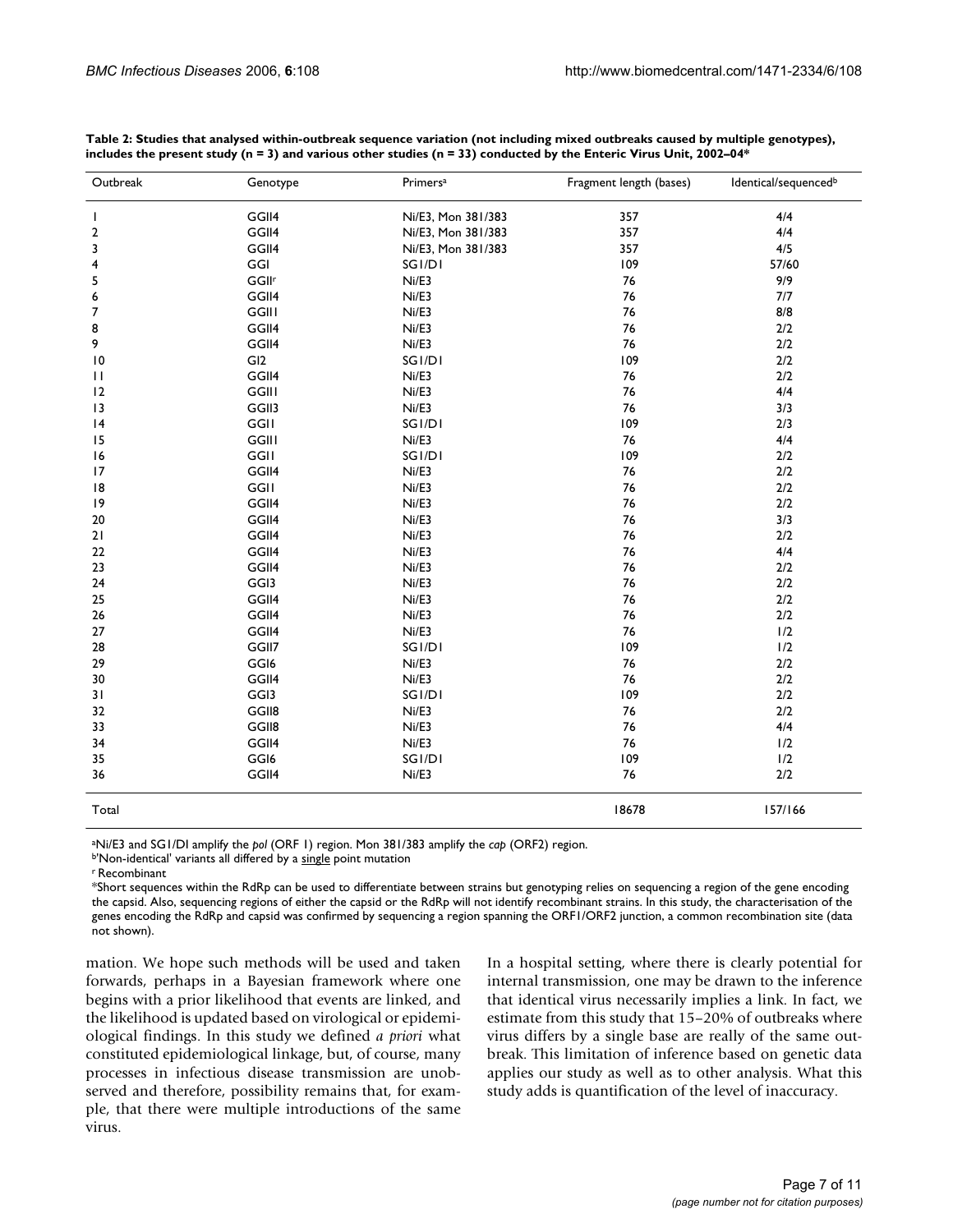

Characterised norovirus outbreaks in two hospitals in Avon England April 2002 to March 2003. Each row depicts the follow-up of a single hospital unit. Colored bars represent the period between the onset of illness in the first and last case in an outbreak where norovirus was characterised. Each unique norovirus sequence is represented by a different color. Series of outbreaks meeting the definition of a cluster are circled and were tested for statistical significance.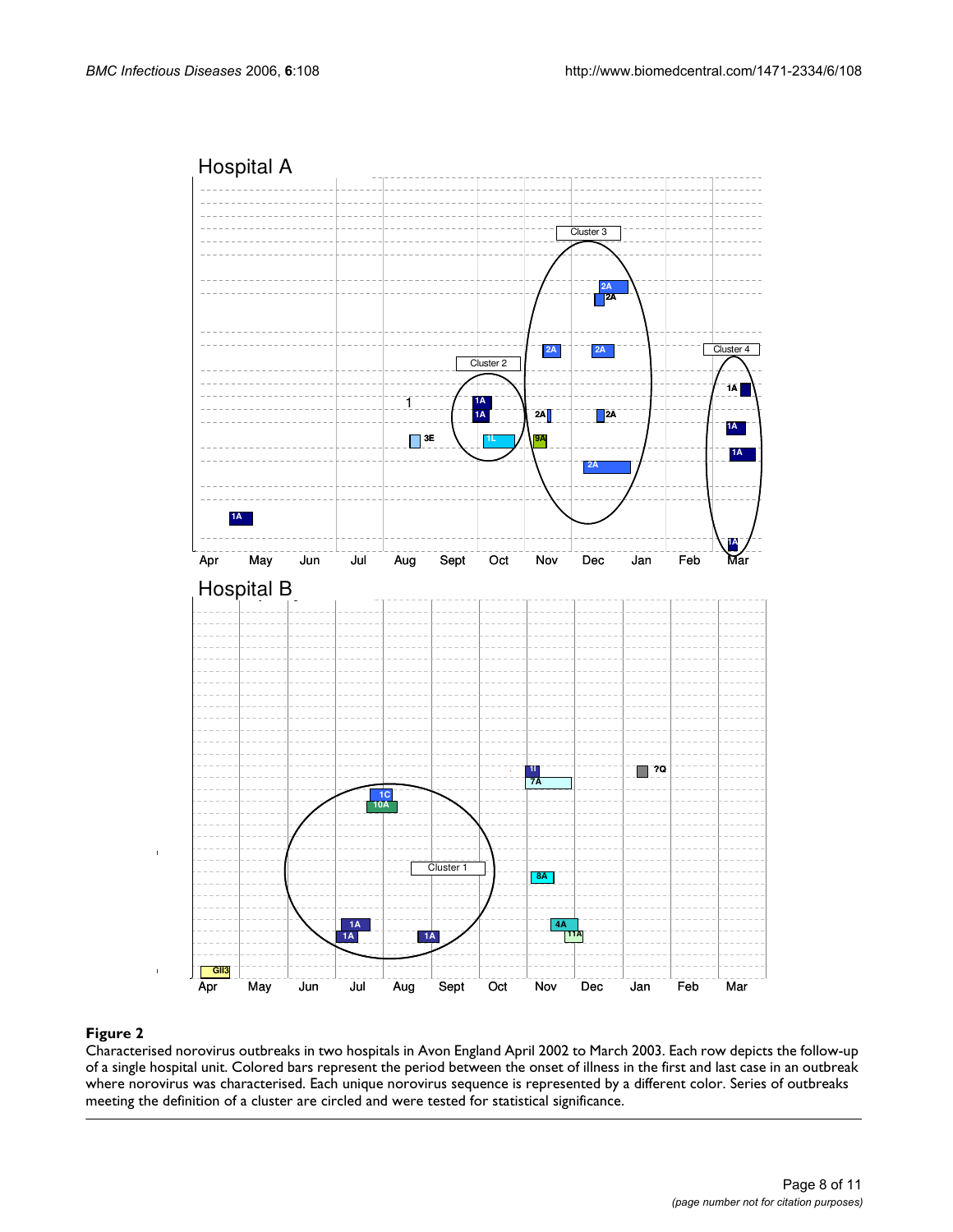| Cluster <sup>a</sup> | Common Sequence | Common sequence in cluster/total<br>sequenced specimens in cluster | Common sequence in rest of population/total<br>sequenced specimens in rest of population | Fisher's exact test (P-value) |
|----------------------|-----------------|--------------------------------------------------------------------|------------------------------------------------------------------------------------------|-------------------------------|
|                      | ΙA              | $60\%$ (3/5)                                                       | 38% (20/55)                                                                              | 0.36                          |
|                      | ΙA              | $67\%$ (2/3)                                                       | 38% (21/55)                                                                              | 0.33                          |
|                      | 2Α              | 88% (7/8)                                                          | $12\% (6/52)$                                                                            | 0.004                         |
|                      | ΙA              | $100\%$ (4/4)                                                      | 34% (19/56)                                                                              | 0.018                         |
|                      |                 |                                                                    |                                                                                          |                               |

**Table 4: Probability that viruses in clusters of outbreaks differ from the population of circulating viruses (genogroup II4)**

aSee Figure

The approach used here was based on extremely high resolution; inferences about transmission events were based on differences as small as a single nucleotide. However, this study is not the first to suggest that very small changes in the norovirus genome remain conserved geographically and temporally. From Maguire et al's analysis of the polymerase gene sequence in norovirus outbreaks in East Anglia, UK, it was clear that most outbreaks caused in a small geographical region were caused by a single variant and outbreaks in different locations formed different clusters [14].

These conclusions are meaningful because they are drawn from the context of a clearly defined population. Sections of the capsid and polymerase genes were sequenced – more than is often used to make inferences about the molecular epidemiology of noroviruses [5]. Furthermore, the sequencing of multiple viruses from within outbreaks provided a baseline to generate probabilistic statements of how likely it is that two viruses really are from a common source.

Despite these advantages, until a robust genotyping scheme is adopted for noroviruses (or whole genomes are analysed) there is always a distinct possibility that viruses that appear closely related are not really, and viruses that appear different by a few nucleotides in the targeted region are, in fact, related. The primers that have been developed for diagnostics target highly conserved regions [31,32] – less conserved regions may be more appropriate for these types of studies. Also, the rate of mutation is not precisely known for noroviruses, and the error rate in cloning/sequencing may have a strong bearing on results when small regions are sequenced. In this study, both the polymerase and capsid sequence were used to determine if outbreaks were linked whereas the underlying rates of mutation (i.e. uncertainly in the sequence data) were based almost solely on polymerase sequence data. Furthermore, two primer pairs were used to amplify different segments of the genome. The higher levels of variation in products of SG1/D1 primers may simply reflect greater variability in the target sequence as compared to the Ni/ E3 primers.

One can only (or, perhaps, should only) make probabilistic statements about links between incidents. The literature is full of reports that assert links between norovirus [15-18] campylobacter [33-35] and salmonella [19-23] incidents. Clearly, an epidemiological link reinforced with characterisation data is highly suggestive. But what is the probability of randomly selected strains being the same? Background data on the diversity of circulating strains is needed to make this statistical assessment. As we have demonstrated here, once these data are available, they can be used to made clear probability statements about the likelihood that events are related.

**Table 5: Probability that anecdotally-linked outbreaks have a common source based on epidemiological and virological sequence data sequence.**

| Pair |    |    | Variant, Variant, $\Delta$ (bases) | Description of epidemiological link                                                                                | a     | b           | Probability of<br>transmission link |
|------|----|----|------------------------------------|--------------------------------------------------------------------------------------------------------------------|-------|-------------|-------------------------------------|
|      | ΙA | ΙA | 0                                  | Doctor exposed on affected ward then worked on another ward<br>while ill. Outbreak began on this ward I day later. |       | 0.38(23/60) | - 72%                               |
|      | 3D | 3Е | 3*                                 | Transfer from nursing home into hospital (ward unspecified)                                                        | 0.004 | 0.016(1/60) | - 20%                               |
|      | ١н | 2M | 4**                                | Transfer from hospital to nursing home of primary case                                                             | 0.001 | 0.016(1/60) | 6%                                  |
|      | ١A | ΙA | 0                                  | Transfer from hospital to nursing home                                                                             | 1.0   | 0.38(23/60) | 72%                                 |
|      | ١A | ΙA | 0                                  | Transfer of patient from hospital affected to unaffected wards                                                     | 1.0   | 0.38(23/60) | 72%                                 |

a Probability that the viruses could be drawn from the same outbreak basic on genetic similarity

b Probability that second virus would randomly be drawn from the viral population

c Probability that outbreaks with anecdotal links had a transmission link:  $P(x|Type = M) = ca/(ca+(1-c)b)$ 

\*3 nucleotide differences in the capsid

\*\* I nucleotide difference in polymerase, 3 nucleotide differences in the capsid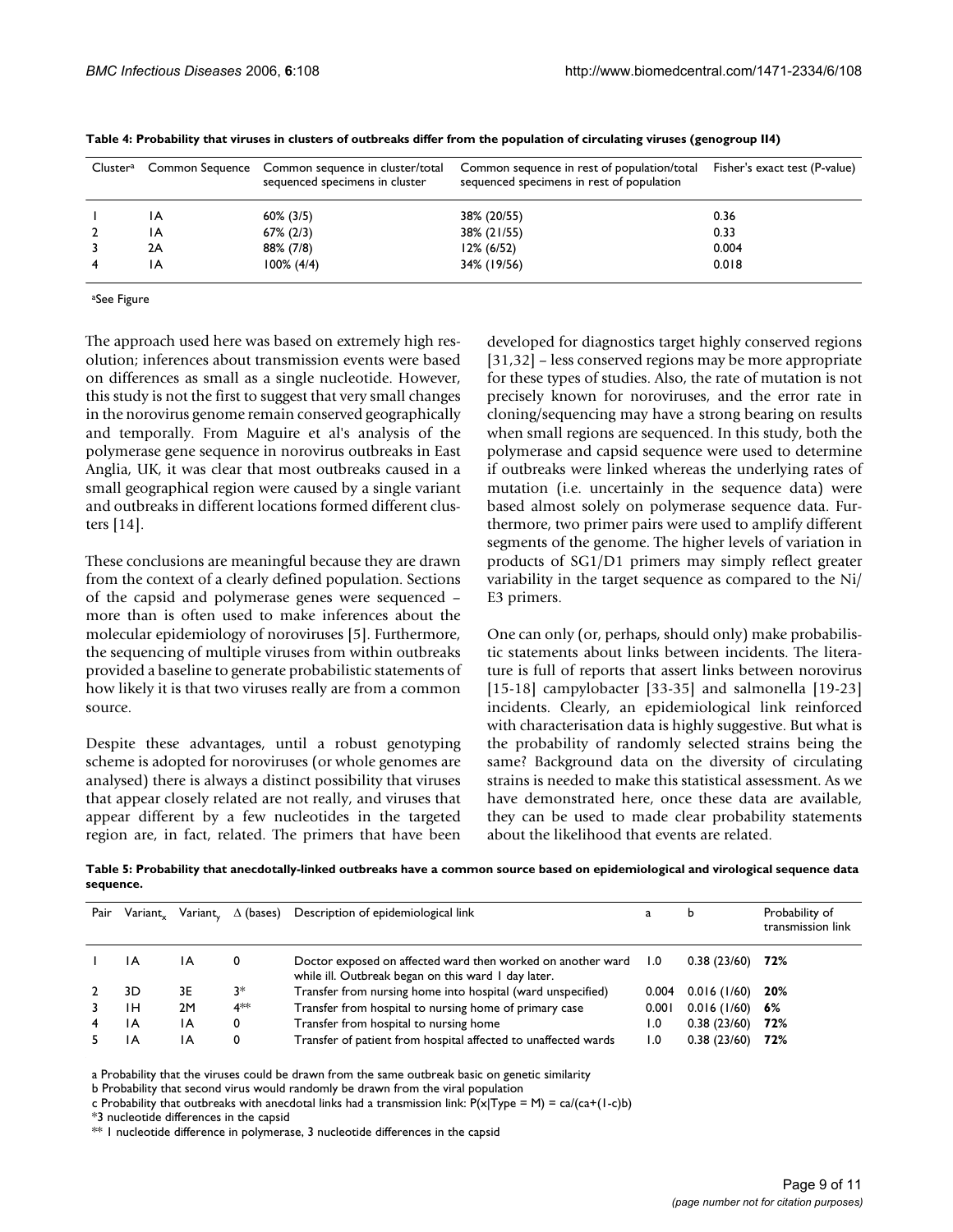

#### Figure 3

Sensitivity of the estimate of the probability of a transmission link between outbreaks given the range of prior assumptions of the link.

#### **Conclusion**

By systematic investigation of the virological and epidemiological characteristics of norovirus outbreaks in a hospital population, we were able to investigate transmission processes. The evidence suggests that transmission between hospitals units does occur. Using the proposed criteria, certain hypothesized transmission links between outbreaks were supported while others were refuted. The combined molecular/epidemiologic approach presented here could be applied to other viral populations and potentially to other pathogens for a more thorough view of transmission.

#### **Competing interests**

The author(s) declare that they have no competing interests.

#### **Authors' contributions**

BAL performed analyses, drafted manuscript and was involved in design of the study; CG performed genetic characterization experiments, JJG contributed to study design and genetic characterization experiments, IBV performed genetic characterization experiments and advised on study design, NA developed and advised on statistical methods, JS, MHR and DWB led the design of the study. All authors contributed to the drafting and revisions of the manuscript.

#### **Additional material**

#### **Additional File 1**

*Appendix. Derivation of Statistical Methods: Probability of Transmission Links*

Click here for file

[\[http://www.biomedcentral.com/content/supplementary/1471-](http://www.biomedcentral.com/content/supplementary/1471-2334-6-108-S1.doc) 2334-6-108-S1.doc]

#### **Acknowledgements**

This study was supported by the Health Protection Agency's Small Scientific Grant. BAL was funded by the European Commission under the DG Research Sixth Framework. We thank members of the enhanced surveillance for gastroenteritis outbreaks study team, including Dawn Hill, Christine Perry, Tracey Halladay, Helen Tucker, Lauren Tew, Maja Rollings, Samantha Matthews, Liz Bowden, Joanna Davies, Stephanie Carroll, Denise Myers, Erwin Brown, John Leeming, Eleri Davies, Kim Jacobsen, Nicky Lambourne, Dianne Lloyd, Dave Thomas, James Barrow, Marc Hollier, John Jefferies, John Buckingham, Andrew Tanner, and the nursing home staff; Richard Slack, Keith Neal, David Carrington, and Owen Caul for the helpful discussions; and Celia Penman, Kirsty Alexander, Maggie Roebuck, Katie Christou, and Meera Sirvanesan for their support.

#### **References**

- 1. Caul EO: **[Viral gastroenteritis: small round structured](http://www.ncbi.nlm.nih.gov/entrez/query.fcgi?cmd=Retrieve&db=PubMed&dopt=Abstract&list_uids=8944604) [viruses, caliciviruses and astroviruses. Part I. The clinical and](http://www.ncbi.nlm.nih.gov/entrez/query.fcgi?cmd=Retrieve&db=PubMed&dopt=Abstract&list_uids=8944604) [diagnostic perspective.](http://www.ncbi.nlm.nih.gov/entrez/query.fcgi?cmd=Retrieve&db=PubMed&dopt=Abstract&list_uids=8944604)** *J Clin Pathol* 1996, **49:**874-880.
- 2. de Wit MA, Koopmans MP, Kortbeek LM, Wannet WJ, Vinje J, van Leusden F, Bartelds AI, van Duynhoven YT: **[Sensor, a population](http://www.ncbi.nlm.nih.gov/entrez/query.fcgi?cmd=Retrieve&db=PubMed&dopt=Abstract&list_uids=11581101)[based cohort study on gastroenteritis in the Netherlands:](http://www.ncbi.nlm.nih.gov/entrez/query.fcgi?cmd=Retrieve&db=PubMed&dopt=Abstract&list_uids=11581101) [incidence and etiology.](http://www.ncbi.nlm.nih.gov/entrez/query.fcgi?cmd=Retrieve&db=PubMed&dopt=Abstract&list_uids=11581101)** *Am J Epidemiol* 2001, **154:**666-674.
- 3. Wheeler JG, Sethi D, Cowden JM, Wall PG, Rodrigues LC, Tompkins DS, Hudson MJ, Roderick PJ: [Study of infectious intestinal dis](http://www.ncbi.nlm.nih.gov/entrez/query.fcgi?cmd=Retrieve&db=PubMed&dopt=Abstract&list_uids=10205103)**ease in England: rates in the community, presenting to gen[eral practice, and reported to national surveillance. The](http://www.ncbi.nlm.nih.gov/entrez/query.fcgi?cmd=Retrieve&db=PubMed&dopt=Abstract&list_uids=10205103) [Infectious Intestinal Disease Study Executive.](http://www.ncbi.nlm.nih.gov/entrez/query.fcgi?cmd=Retrieve&db=PubMed&dopt=Abstract&list_uids=10205103)** *Bmj* 1999, **318:**1046-1050.
- 4. Marks PJ, Vipond IB, Carlisle D, Deakin D, Fey RE, Caul EO: **[Evi](http://www.ncbi.nlm.nih.gov/entrez/query.fcgi?cmd=Retrieve&db=PubMed&dopt=Abstract&list_uids=10982072)[dence for airborne transmission of Norwalk-like virus \(NLV\)](http://www.ncbi.nlm.nih.gov/entrez/query.fcgi?cmd=Retrieve&db=PubMed&dopt=Abstract&list_uids=10982072) [in a hotel restaurant.](http://www.ncbi.nlm.nih.gov/entrez/query.fcgi?cmd=Retrieve&db=PubMed&dopt=Abstract&list_uids=10982072)** *Epidemiol Infect* 2000, **124:**481-487.
- 5. Glass RI, Noel J, Ando T, Fankhauser R, Belliot G, Mounts A, Parashar UD, Bresee JS, Monroe SS: **[The epidemiology of enteric caliciv](http://www.ncbi.nlm.nih.gov/entrez/query.fcgi?cmd=Retrieve&db=PubMed&dopt=Abstract&list_uids=10804134)[iruses from humans: a reassessment using new diagnostics.](http://www.ncbi.nlm.nih.gov/entrez/query.fcgi?cmd=Retrieve&db=PubMed&dopt=Abstract&list_uids=10804134)** *J Infect Dis* 2000, **181 Suppl 2:**S254-61.
- 6. Fankhauser RL, Noel JS, Monroe SS, Ando T, Glass RI: **[Molecular](http://www.ncbi.nlm.nih.gov/entrez/query.fcgi?cmd=Retrieve&db=PubMed&dopt=Abstract&list_uids=9815206) [epidemiology of "Norwalk-like viruses" in outbreaks of gas](http://www.ncbi.nlm.nih.gov/entrez/query.fcgi?cmd=Retrieve&db=PubMed&dopt=Abstract&list_uids=9815206)[troenteritis in the United States.](http://www.ncbi.nlm.nih.gov/entrez/query.fcgi?cmd=Retrieve&db=PubMed&dopt=Abstract&list_uids=9815206)** *J Infect Dis* 1998, **178:**1571-1578.
- 7. Chatterjee NK, Moore DW, Monroe SS, Glass RI, Cambridge MJ, Kondracki SF, Morse DL: **[Molecular epidemiology of outbreaks](http://www.ncbi.nlm.nih.gov/entrez/query.fcgi?cmd=Retrieve&db=PubMed&dopt=Abstract&list_uids=15095203) [of viral gastroenteritis in New York State, 1998-1999.](http://www.ncbi.nlm.nih.gov/entrez/query.fcgi?cmd=Retrieve&db=PubMed&dopt=Abstract&list_uids=15095203)** *Clin Infect Dis* 2004, **38 Suppl 3:**S303-10.
- 8. Greening GE, Mirams M, Berke T: **[Molecular epidemiology of](http://www.ncbi.nlm.nih.gov/entrez/query.fcgi?cmd=Retrieve&db=PubMed&dopt=Abstract&list_uids=11285570) ['Norwalk-like viruses' associated with gastroenteritis out](http://www.ncbi.nlm.nih.gov/entrez/query.fcgi?cmd=Retrieve&db=PubMed&dopt=Abstract&list_uids=11285570)[breaks in New Zealand.](http://www.ncbi.nlm.nih.gov/entrez/query.fcgi?cmd=Retrieve&db=PubMed&dopt=Abstract&list_uids=11285570)** *J Med Virol* 2001, **64:**58-66.
- 9. Iritani N, Seto Y, Kubo H, Haruki K, Ayata M, Ogura H: **[Prevalence](http://www.ncbi.nlm.nih.gov/entrez/query.fcgi?cmd=Retrieve&db=PubMed&dopt=Abstract&list_uids=11748669) of "Norwalk-like virus" infections in outbreaks of acute non[bacterial gastroenteritis observed during the 1999-2000 sea](http://www.ncbi.nlm.nih.gov/entrez/query.fcgi?cmd=Retrieve&db=PubMed&dopt=Abstract&list_uids=11748669)[son in Osaka City, Japan.](http://www.ncbi.nlm.nih.gov/entrez/query.fcgi?cmd=Retrieve&db=PubMed&dopt=Abstract&list_uids=11748669)** *J Med Virol* 2002, **66:**131-138.
- 10. Foley B, O'Mahony J, Hill C, Morgan JG: **[Molecular detection and](http://www.ncbi.nlm.nih.gov/entrez/query.fcgi?cmd=Retrieve&db=PubMed&dopt=Abstract&list_uids=11536249) [sequencing of "Norwalk-like viruses" in outbreaks and spo](http://www.ncbi.nlm.nih.gov/entrez/query.fcgi?cmd=Retrieve&db=PubMed&dopt=Abstract&list_uids=11536249)[radic cases of gastroenteritis in Ireland.](http://www.ncbi.nlm.nih.gov/entrez/query.fcgi?cmd=Retrieve&db=PubMed&dopt=Abstract&list_uids=11536249)** *J Med Virol* 2001, **65:**388-394.
- 11. Gonin P, Couillard M, d'Halewyn MA: **[Genetic diversity and](http://www.ncbi.nlm.nih.gov/entrez/query.fcgi?cmd=Retrieve&db=PubMed&dopt=Abstract&list_uids=10950761) [molecular epidemiology of Norwalk-like viruses.](http://www.ncbi.nlm.nih.gov/entrez/query.fcgi?cmd=Retrieve&db=PubMed&dopt=Abstract&list_uids=10950761)** *J Infect Dis* 2000, **182:**691-697.